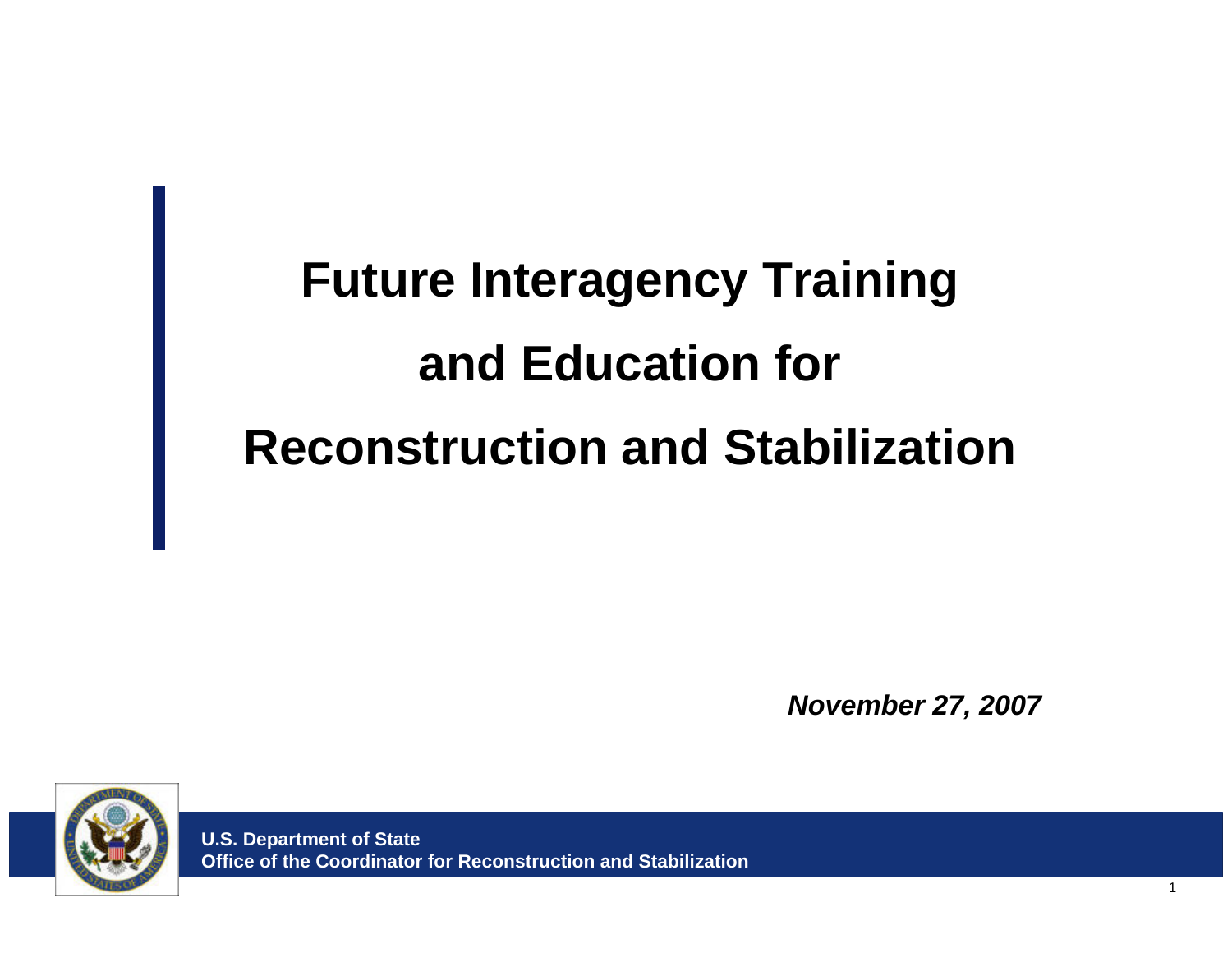### **National Security Presidential Directive - 44**

- **Goal:** "To promote the security of the United States through improved coordination, planning and implementation of stabilization and reconstruction assistance."
- **Targets of assistance**: "Foreign states and regions at risk of, in, or in transition from conflict or civil strife."
- **R&S Policy Coordination**: Led by Secretary of State through S/CRS to harmonize civilian and military efforts in a whole of government approach.

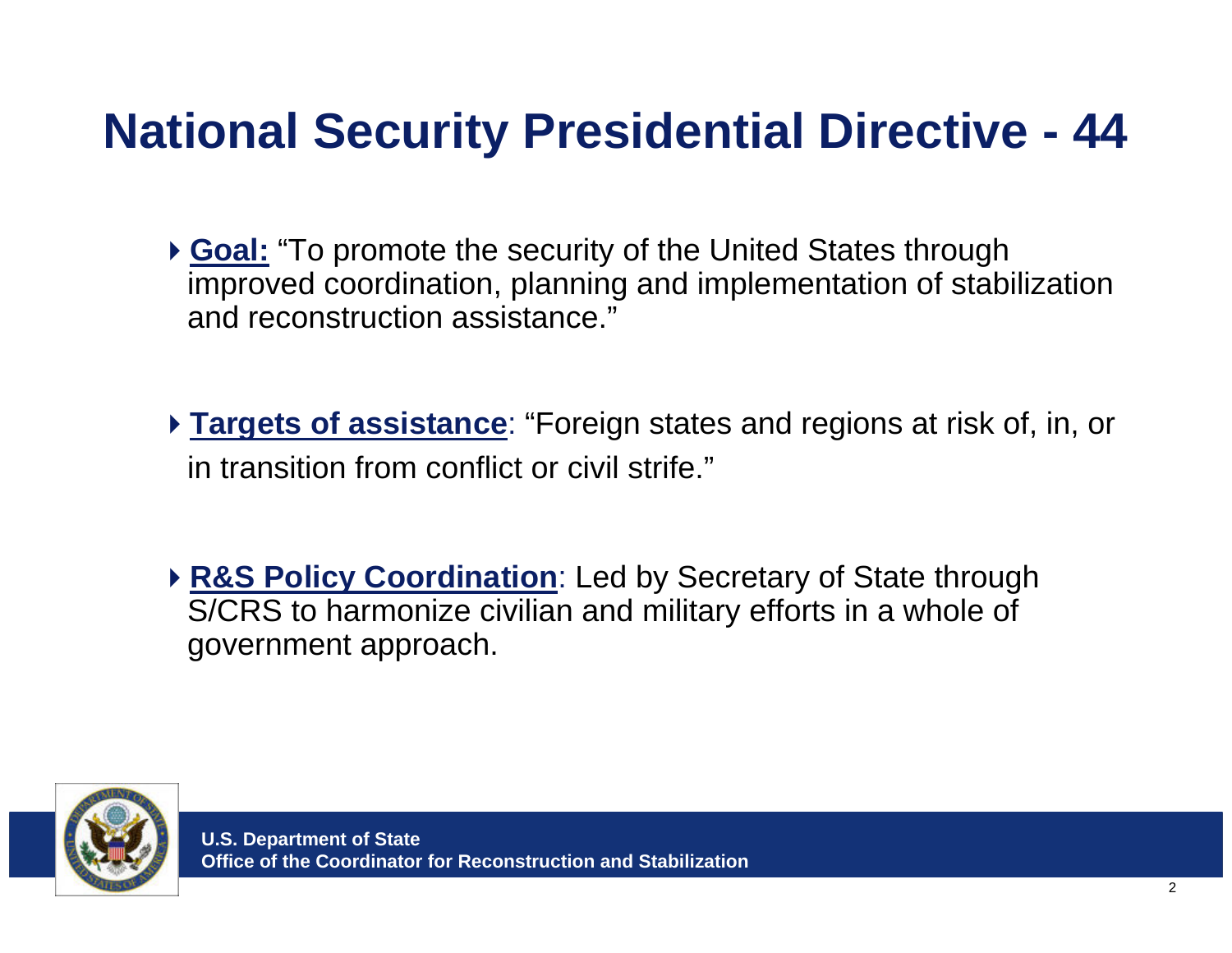### **Response Capacity in FY 09: Active, Standby and Reserve Corps**

**ACTIVE RESPONSE CORPS (ARC) - 250**

- USG staff trained and ready to go in 48 hours to one week.
- •Standing agency capacity *for rapid response*.
- •Will assess situation, design response and begin S&R implementation



**STANDBY RESPONSE CORPS(SRC) -2000**

- USG employees
- Civilian agency
- employees who have ongoing job responsibilities but are trained and available for deployments.
- •Deployable in 30 days for up to 180 days



#### **CIVILIAN RESERVE CORPS (CRC) - 2000**

- USG employees when mobilized
- Have regular jobs outside the USG
- Deployable in 30-60 days
- Provide sector-specific civilian response expertise

#### **DAYS FOLLOWING A CRISIS**

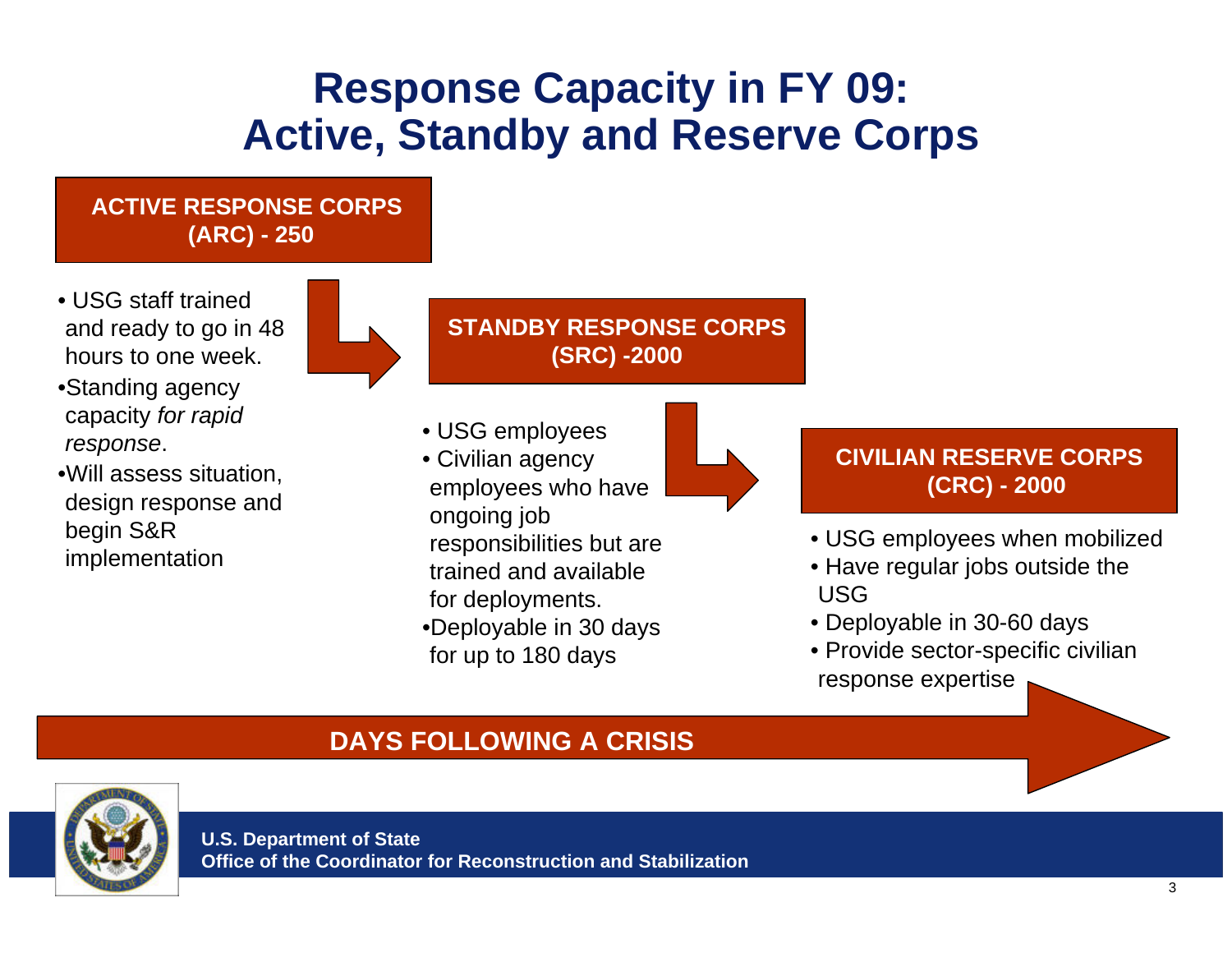# **Gaps Identified**

¾ Different missions; lack of clarity on strategic/policy goals

- ¾ *Different cultures, languages; hard to understand local priorities, empower local agents of change*
- ¾ Among external entities, no common set of principles for working in R&S; unity of effort difficult
- ¾ *Within USG competition over resources; incompatible systems; trade-offs difficult*
- ¾ Skills not adapted to R&S environment; personal security issues

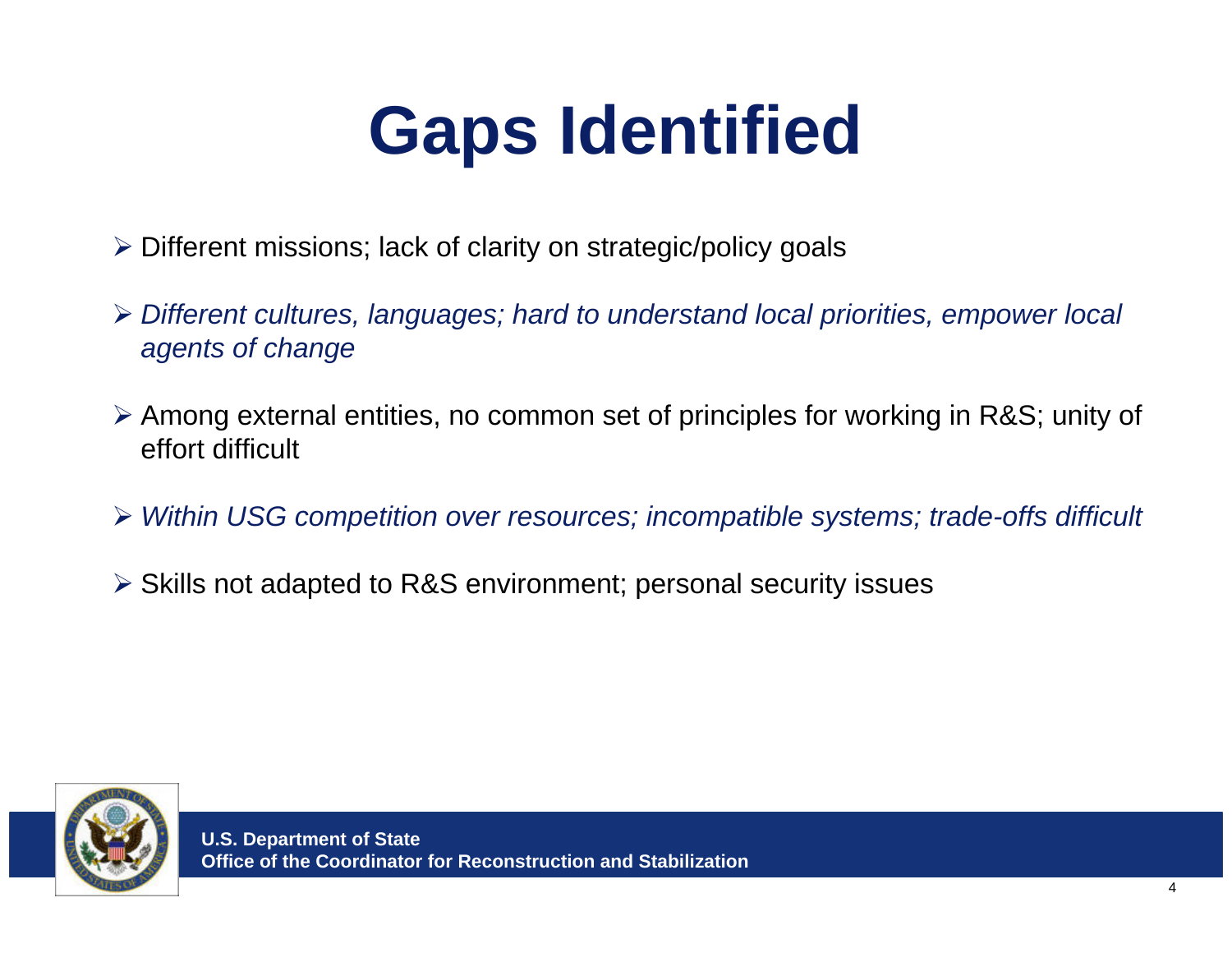## R&S Deployment Training Cycle



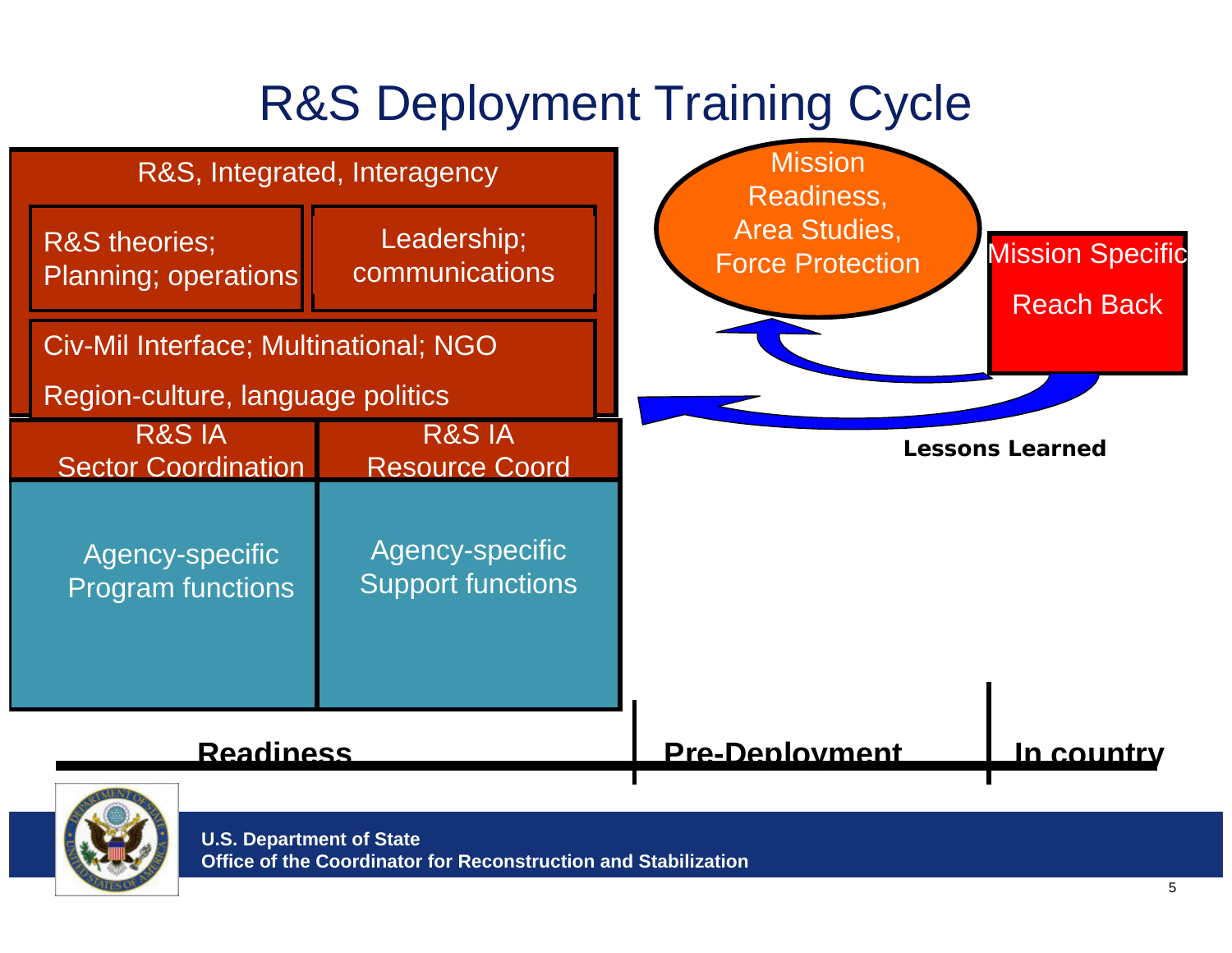# **Consolidated Skill Categories**

- ▶ R&S theories, principles & authorities
- *Planning methodologies & frameworks*
- ▶ R&S management systems (ops)
- *Resource management*
- Communications (interpersonal; different audiences)
- *Civ-Mil interface*
- ▶ Program Management
- Understanding USG agencies involved in R&S
- *Understanding International, NGO and contractor partners*
- Comms (equipment, software)
- *Country-specific*
- ▶ Hostile Environment (incl. health, safety & security)
- *Adaptive leadership & team building*

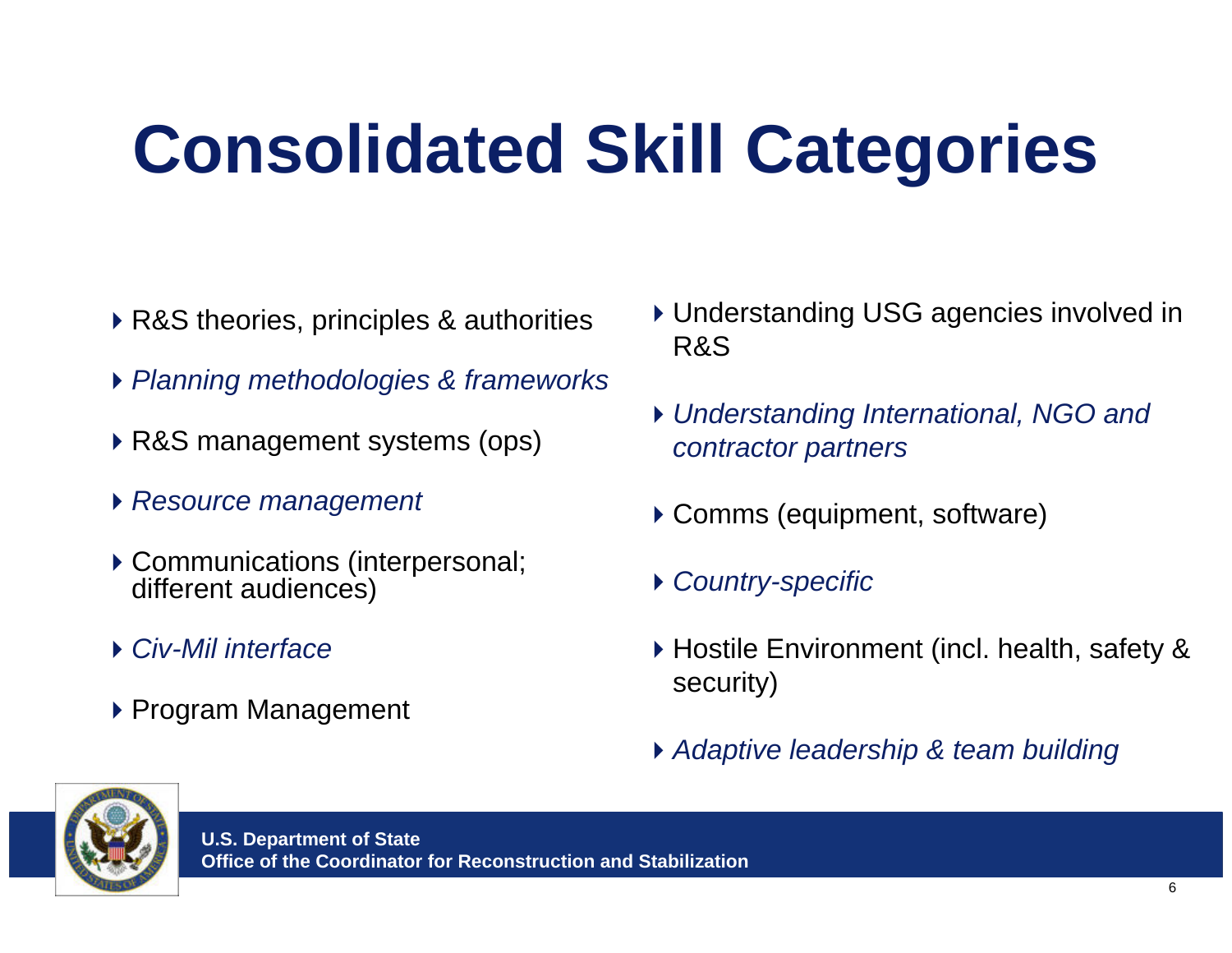# **Readiness Training**

- **Basic/Core**: 10 days ARC, SRC, and other USG and partner staff
	- issues, theories, principles
	- causes of conflict in key regions
	- planning
	- management systems
	- interaction among program choices
	- USG and non-USG partners
	- more effective outcomes (overarching w/i design)
- **Specialist/Advanced R&S** most 2-3 days, classroom, field-based, distance learning. Targeted audiences: ARC, SRC, CRC, and others
	- ARC: 8 weeks/yr; CRC & SRC: 2 weeks/yr; others: as needed
	- Focuses on key technical sectors in R&S operations

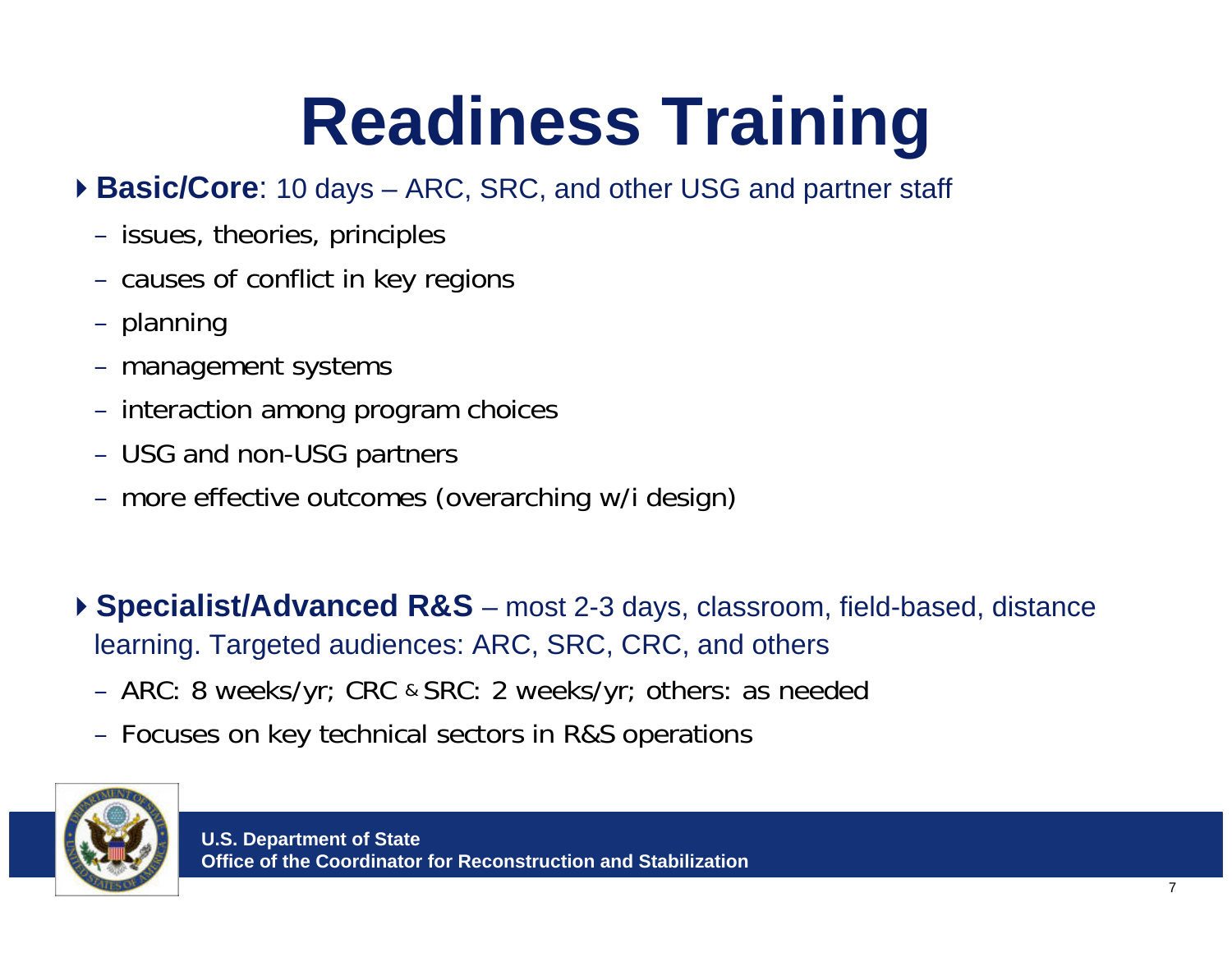## **Current Specialist & Advanced Training Topics**

- **Lead/Manage Teams**
- *IM/Communications Equipment*
- **Program Management**
- *ROL/Justice*
- **Governance**
- *Economic Development*
- **Essential Services**
- *Security*
- **Humanitarian Assistance and Social Well-Being**
- 
- **Strategic Communications**
- *Ops/IM/Support/Reporting*
- **Civ-Mil Embed**
- *Civ-Mil Embed (UN, multinational)*
- **Civ-Civ Embed**
- *Advanced Interagency Planning*
- **GSO**
- *Gender and Protection*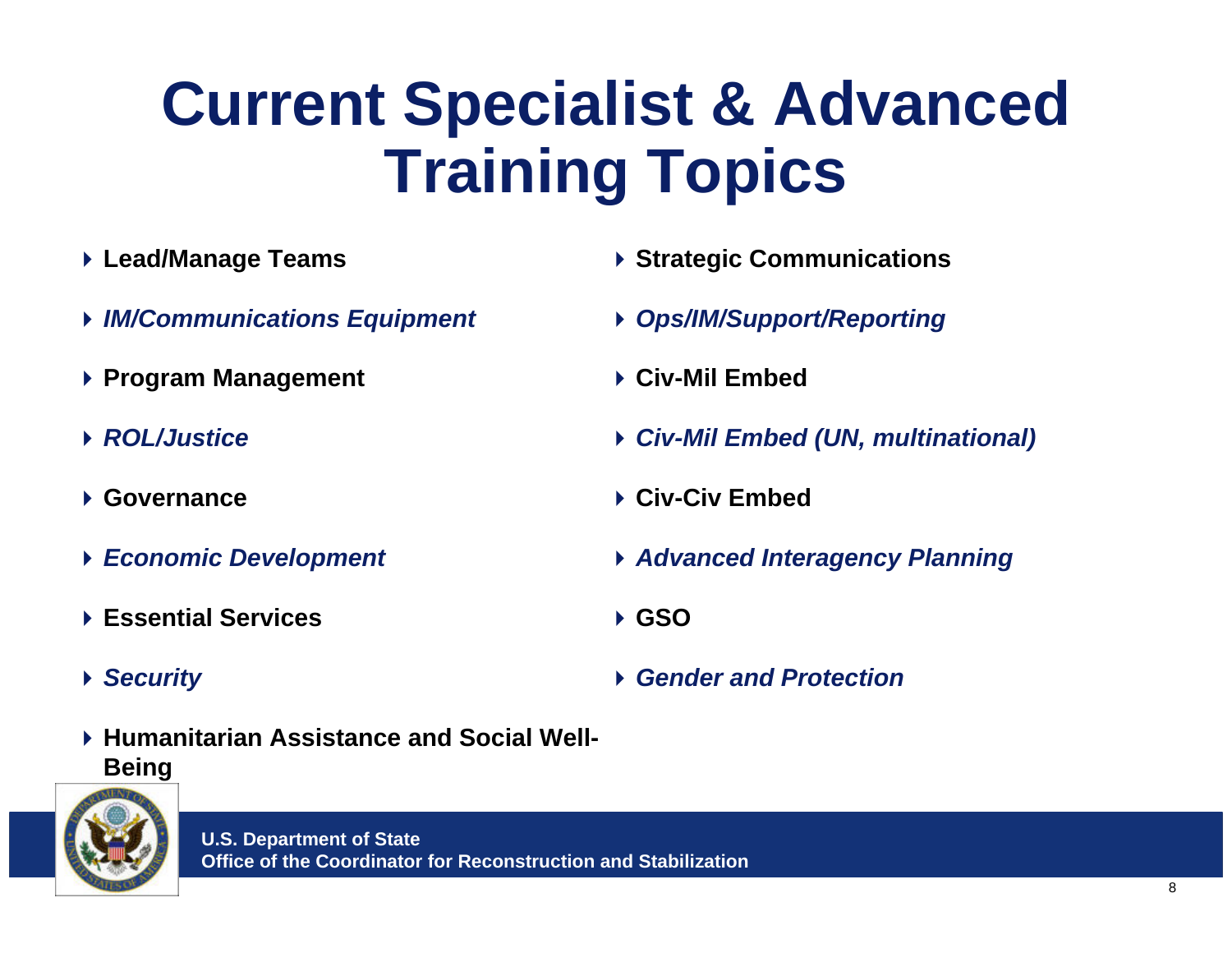# **Pre-Deployment Training**

**Mission Specific**: 5-7 days – staff identified to be deployed for specific mission

**Area Studies**: 3 days – staff identified to be deployed for specific mission

**Force Protection**: 5-7 days – ARC, as soon as possible; other staff identified to be deployed for specific mission

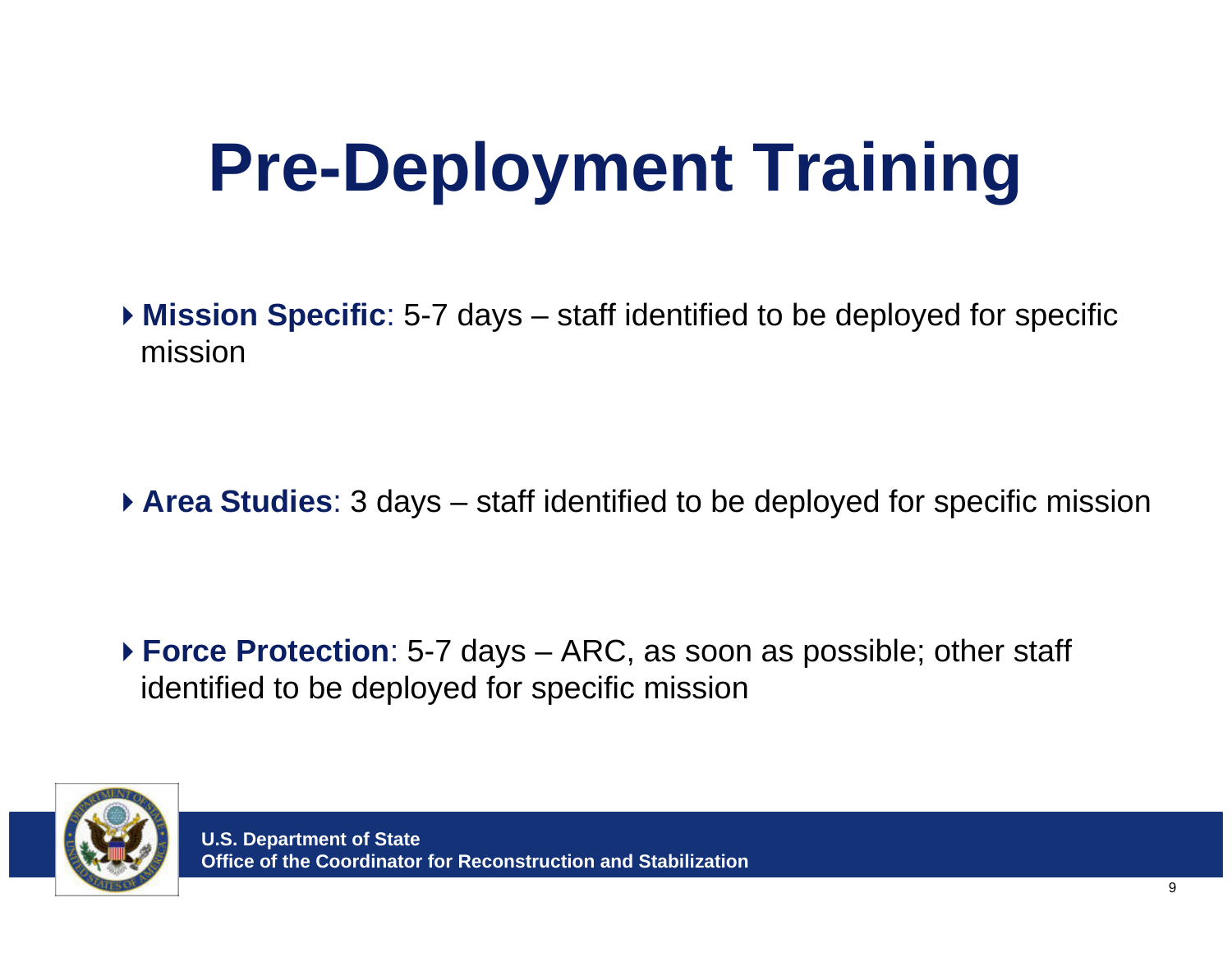# **R&S Training Strategy – Next Steps**

- 
- Minimum training requirements (mapped against skills) approved by IA
- ▶ Clarify agency specific responsibilities
- Determine order, delivery method, and responsible entity for design and delivery of courses
- ▶ Timeline for # of people trained
- ▶ Lessons learned system
- ▶ Facilities refitted and operational
- ▶ Learning management system
- ▶ Follow-on budgets beyond FY09
- ▶ Budget allocations for steady-state and surge needs
- ▶ Sr. Leader, Planners, Contracts management, Cultural/Regional/Language expertise training strategies

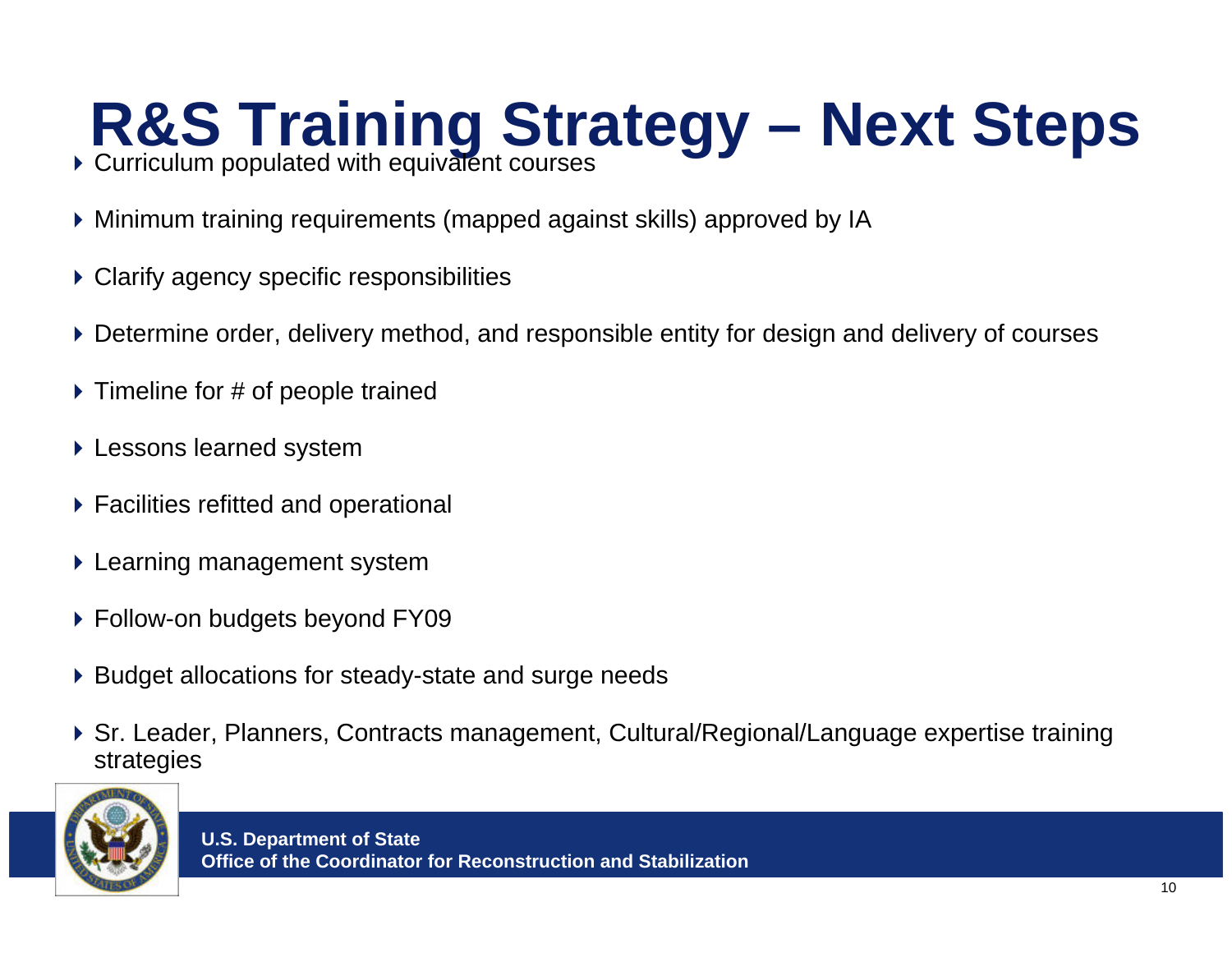# **Consortium for Complex Operations**

¾ DOD, in coordination with DOS and USAID, initiating CCO effort to:

- ¾ Build & strengthen USG capacity for complex operations by coordinating, integrating, and facilitating education, training, research, and lessons learned analysis among participating USG institutions and centers
- ¾ Serve as USG information clearing house for complex operations that emphasizes a wholeof-government approach
- ¾ DOD programmed \$2.5M in FY08 and \$1.8M in supplemental funding for FY07
- ¾ Initial study phase, led by USIP, will survey ongoing activities and gaps in education, training and best practices for complex operations

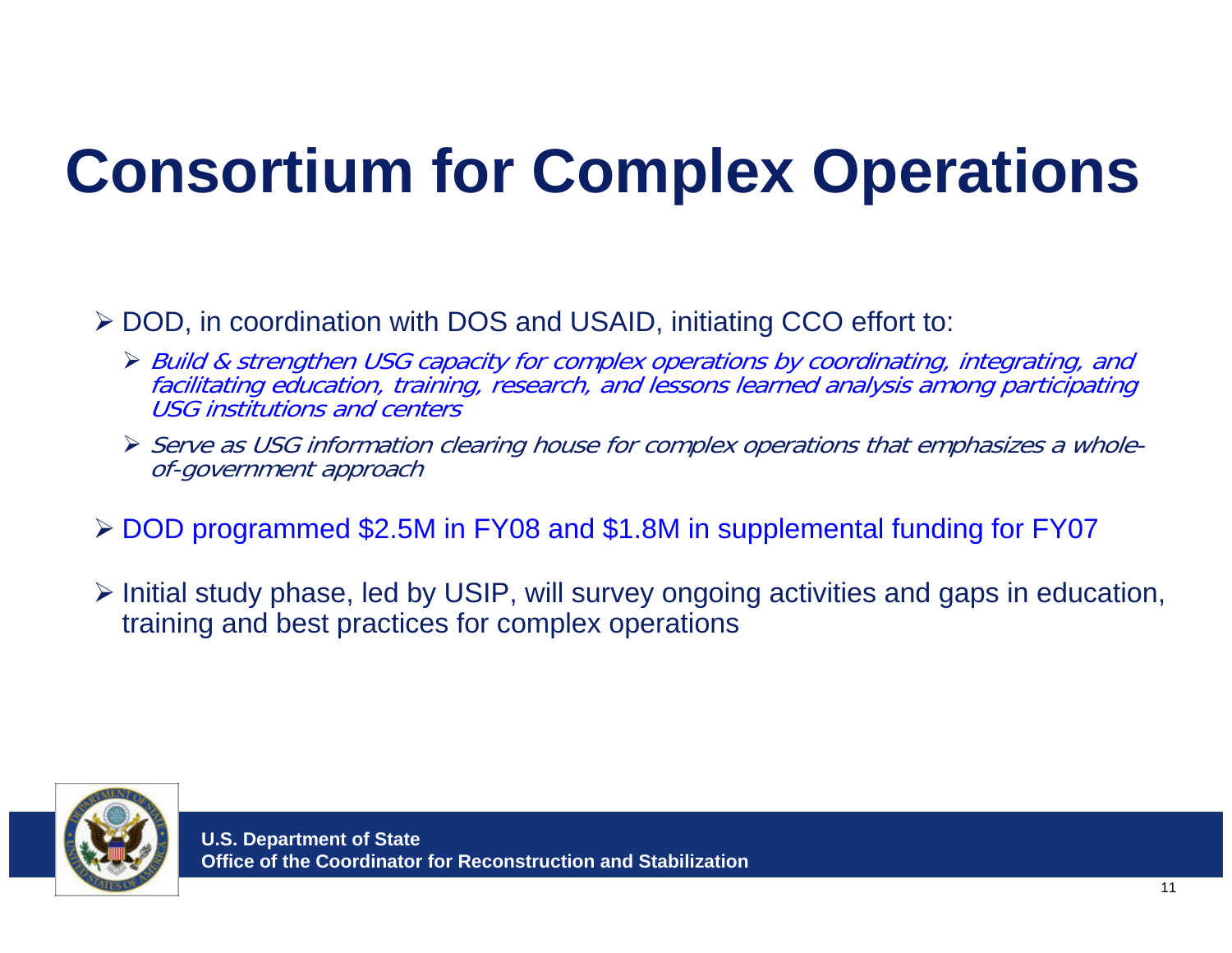## **National Security Education Consortium**

¾ **Executive Order 13434 (May 07); National Strategy (July 07)**

- ¾ **Steering Committee has formed four work groups (120 days to implementation plan – from mid-May)**
	- ¾ **Training**
	- ¾ **Education**
	- ¾ **Professional Experience**
	- ¾ **Human Capital**
- ¾ **National Security Education Consortium**
	- ¾ **NDU piloting courses (electives) through ICAF and NWC**
	- ¾ **FSI piloted National Security Executive Leadership Seminar in spring**

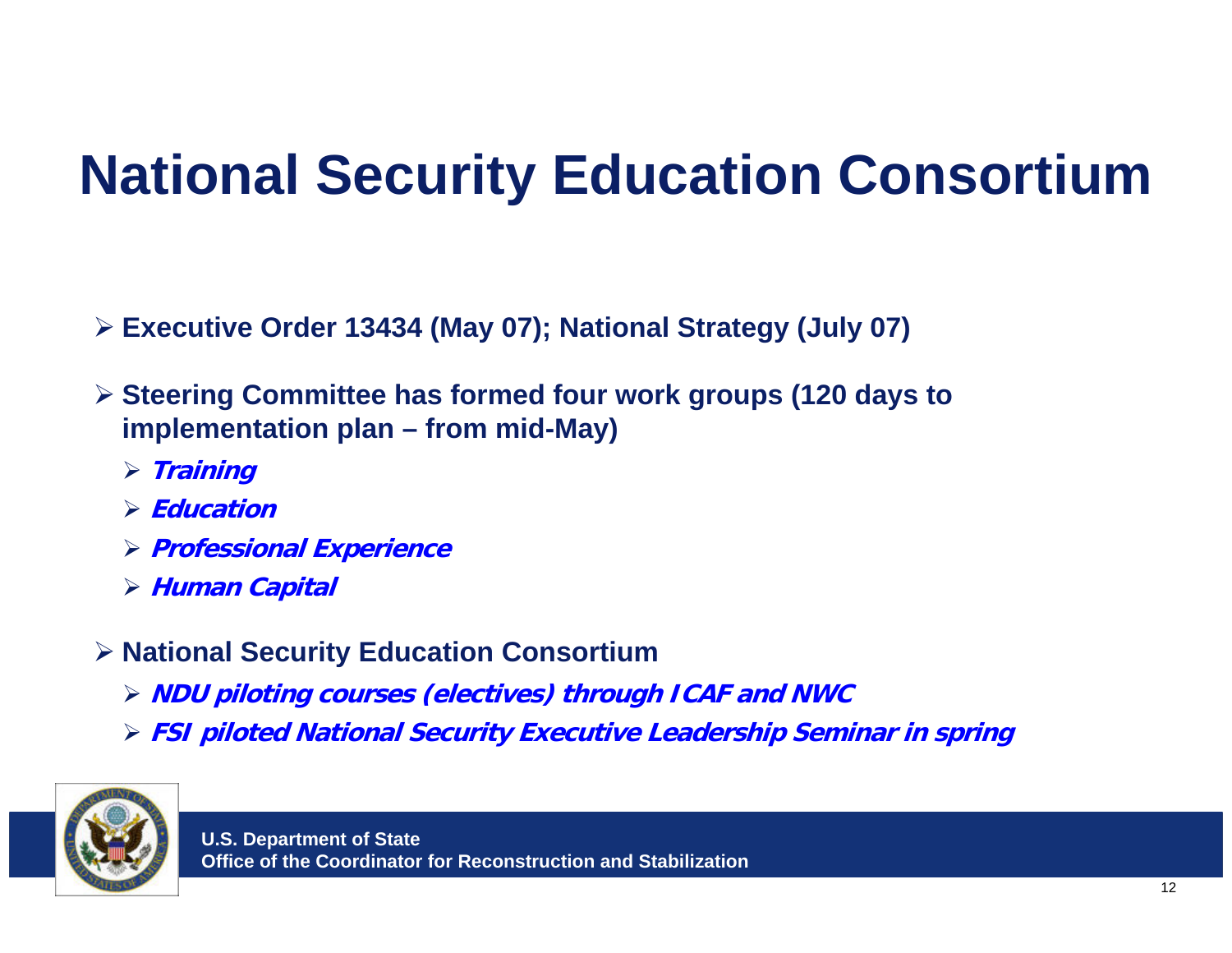## **QUESTIONS???**

**For additional information, contact:**

**Paul Turner – R&S Training**

*Office of the Coordinator for Reconstruction and Stabilization (S/CRS)*

**SA-3 Suite 7100**

**Washington, DC**

**Main: 202-663-0853**

**Fax: 202-663-0327**

**www.crs.state.gov**



**U.S. Department of State Office of the Coordinator for Reconstruction and Stabilization**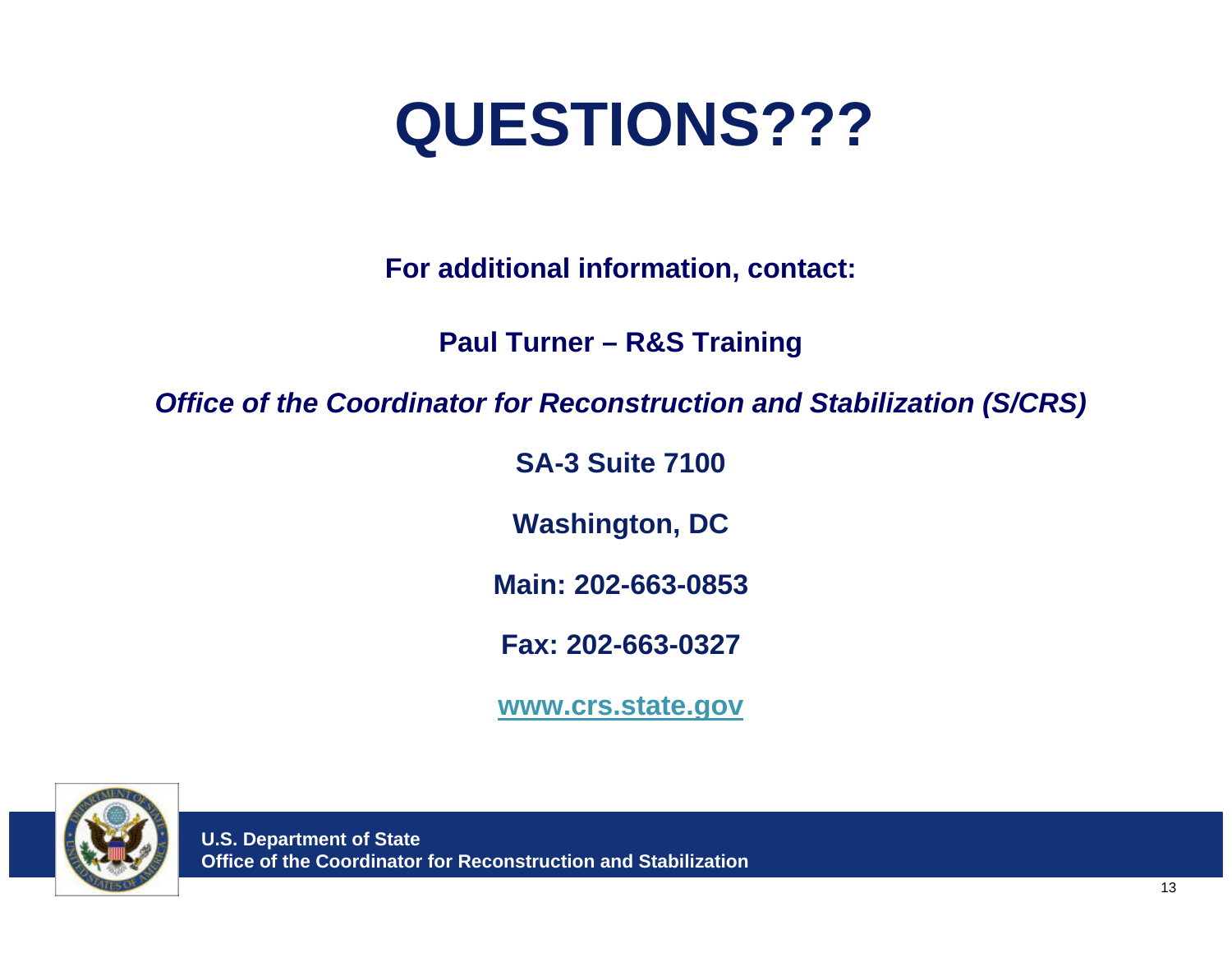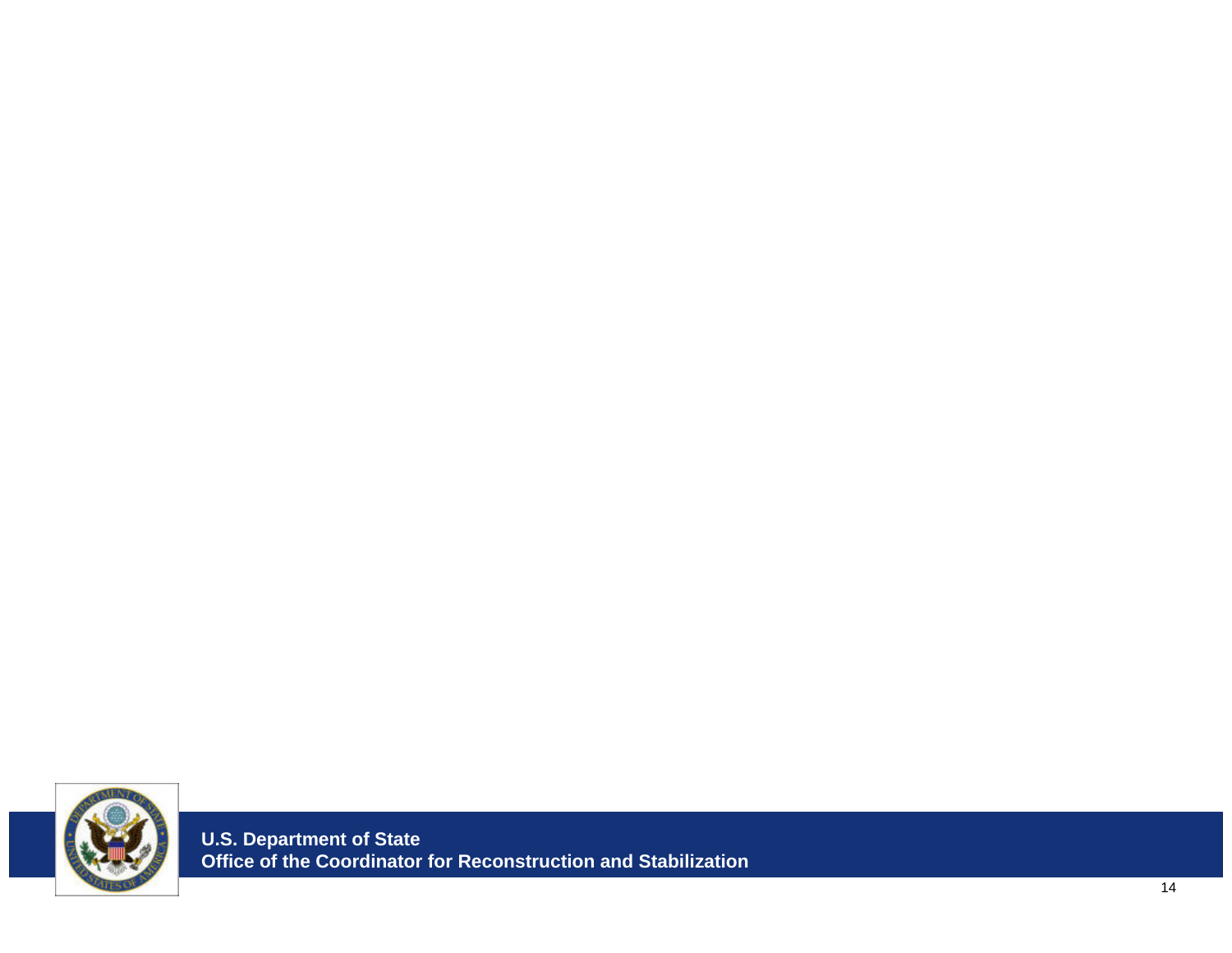## **Backup**

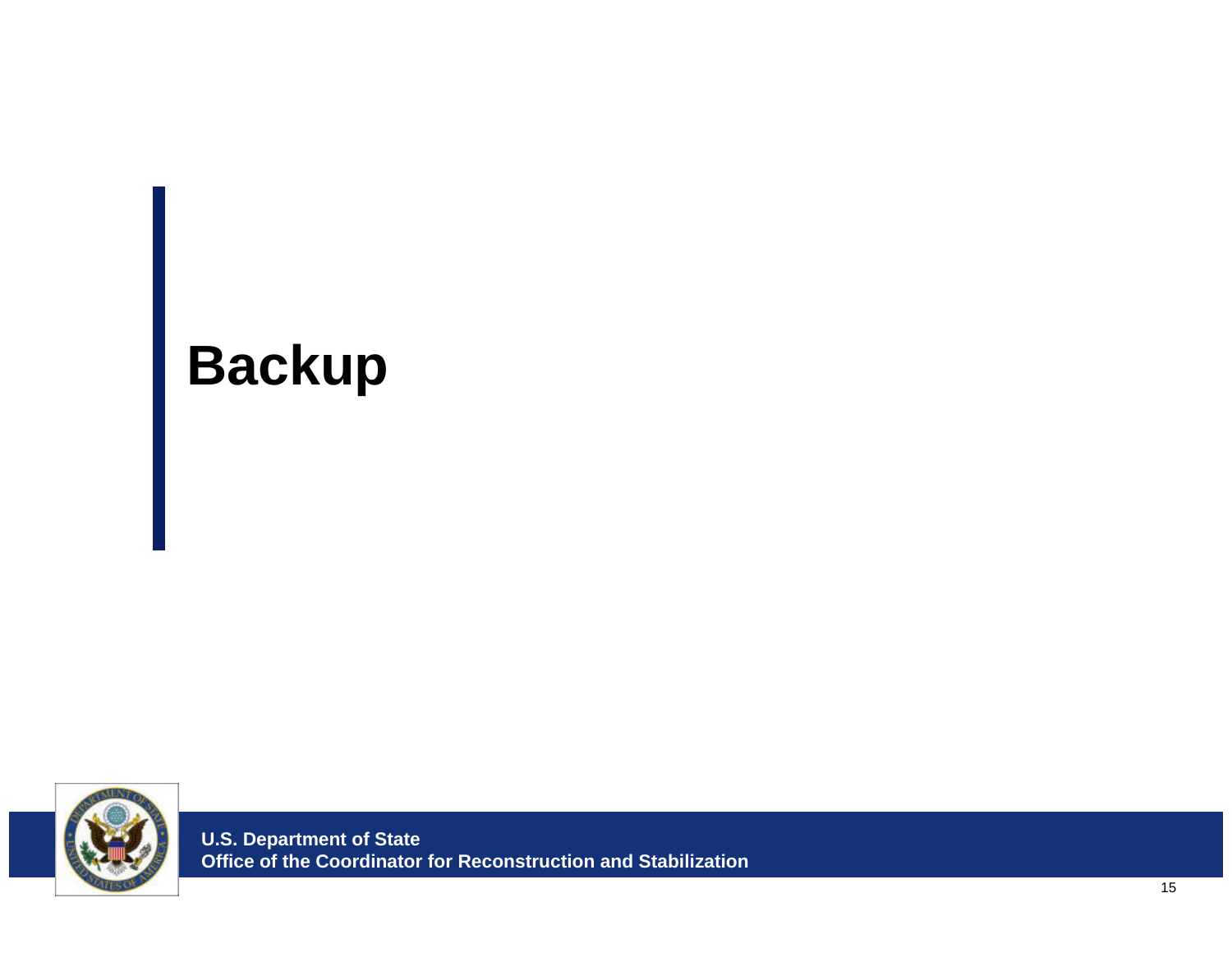### **S/CRS in a Snapshot - 1**

- **Mission:** *To lead, coordinate and institutionalize U.S. Government civilian capacity to prevent or prepare for post-conflict situations, and to help stabilize and reconstruct societies in transition from conflict or civil strife so they can reach a sustainable path toward peace, democracy and a market economy.*
- **Created July 2004**
- **70+ interagency staff, including 11 ARC members**

#### **Examples – Interagency Tools and Resources**

- Essential Task Matrix
- Best Practices Thematic Guides
- NIC Watch List
- –Interagency Methodology to Assess Instability and Conflict (IMIC)
- Section 1207: FY06 \$10 million in Lebanon; FY07 \$20 million in Haiti
- IA R&S Training Courses through FSI (7 courses currently available)

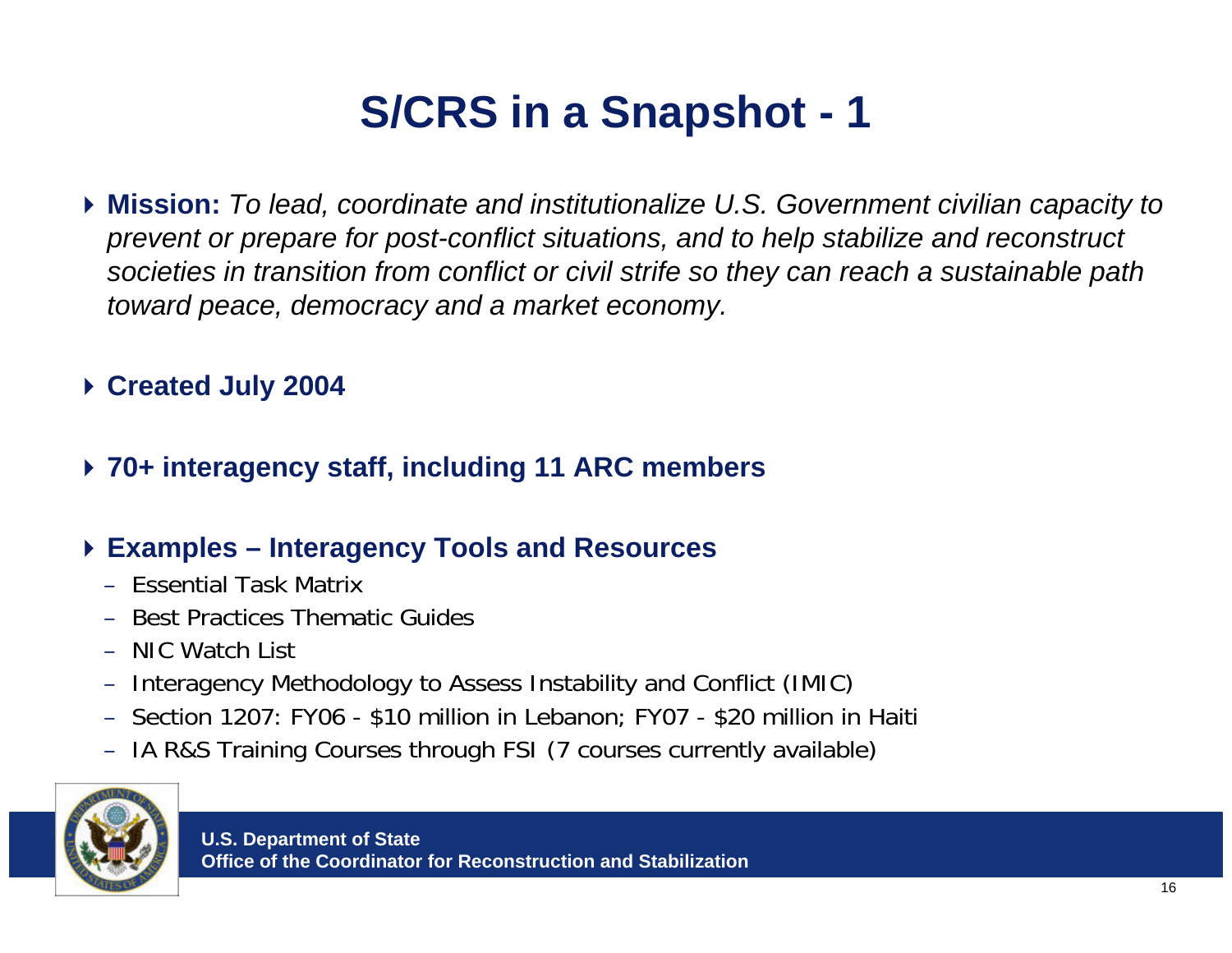### **S/CRS in a Snapshot - 2**

#### **4 whole-of-government strategic planning engagements**

– Kosovo, Sudan, Haiti, and Cuba (CAFC)

#### **Consultative engagements**

– Lebanon, Bangladesh, Nepal, Chad, Great Lakes/DRC, Afghanistan, Iraq, Central Asia, Zimbabwe, military contingency plans, others

#### **Exercises**

– Blue Advance 2006&7, Unified Quest, Fuertes Defensas, Joint Venture 2006 (UK), Multi-National Experiments 4&5, Unified Action, Civilian Venture (UK), Certain Trust, others

#### **Deployments to 7 countries**

– Lebanon, Chad, Sudan, Haiti, Nepal, Kosovo, Liberia

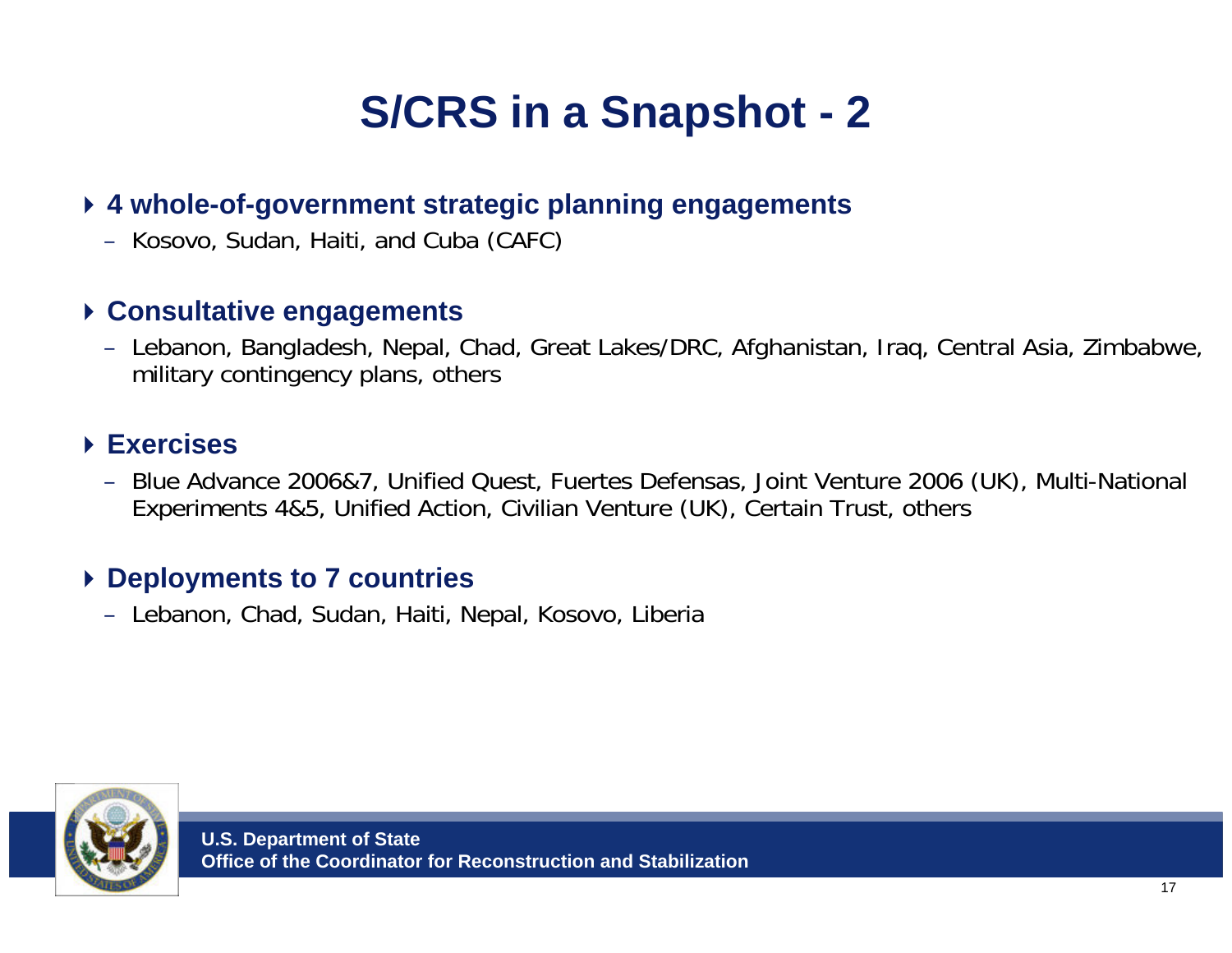#### **Proposed Organizational Structure Pending Approval of Department of State HR/RMA**



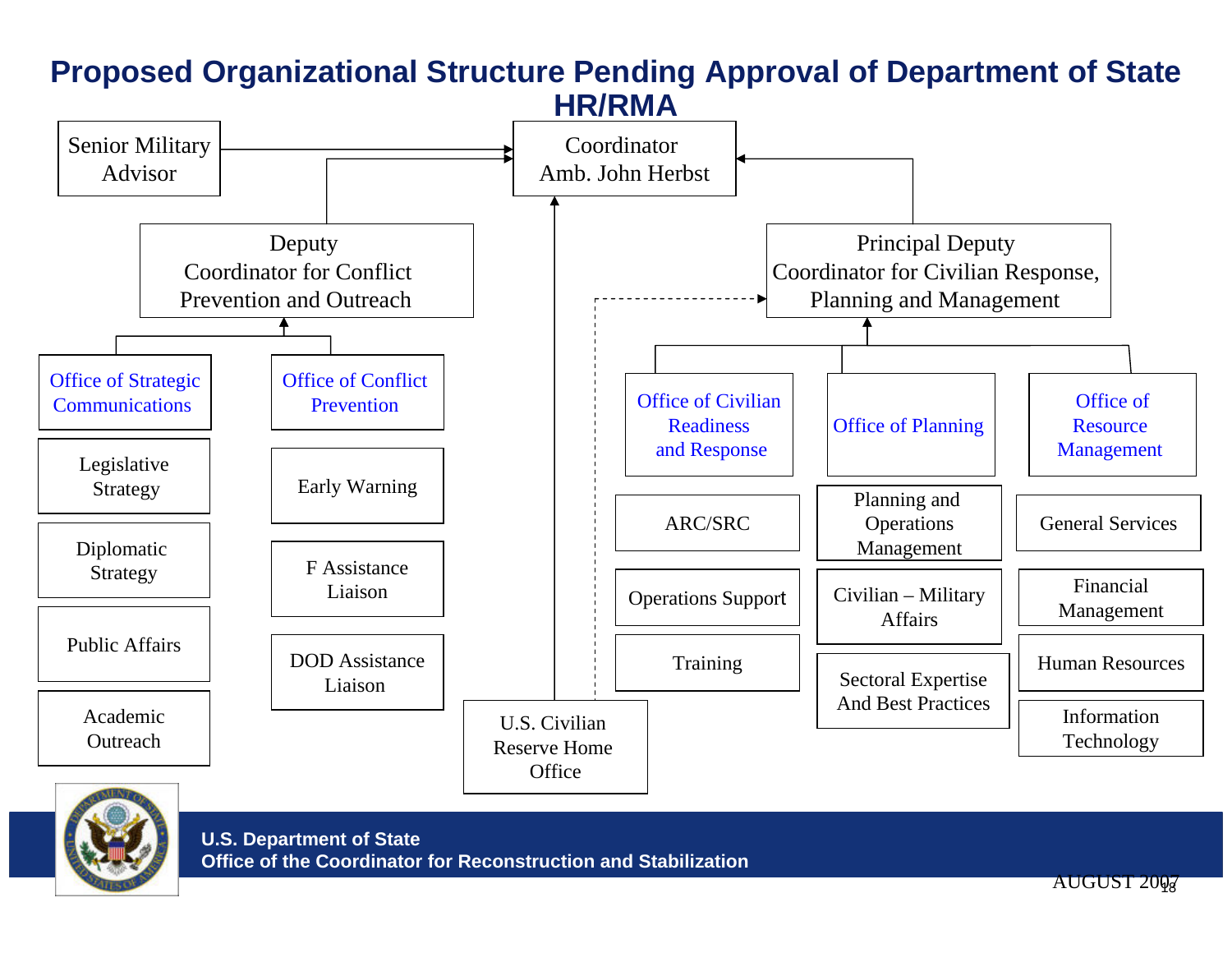## **NSPD 44: Main Elements**

- **S&R Policy Coordination Led by Secretary of State, and delegated to S/CRS**
- **Coordinate, integrate & strengthen USG efforts for S&R**
- **Whole-of-government approach**
- **Harmonize military and civilian efforts**

### **S/CRS tasked by DC to lead NSPD implementation**

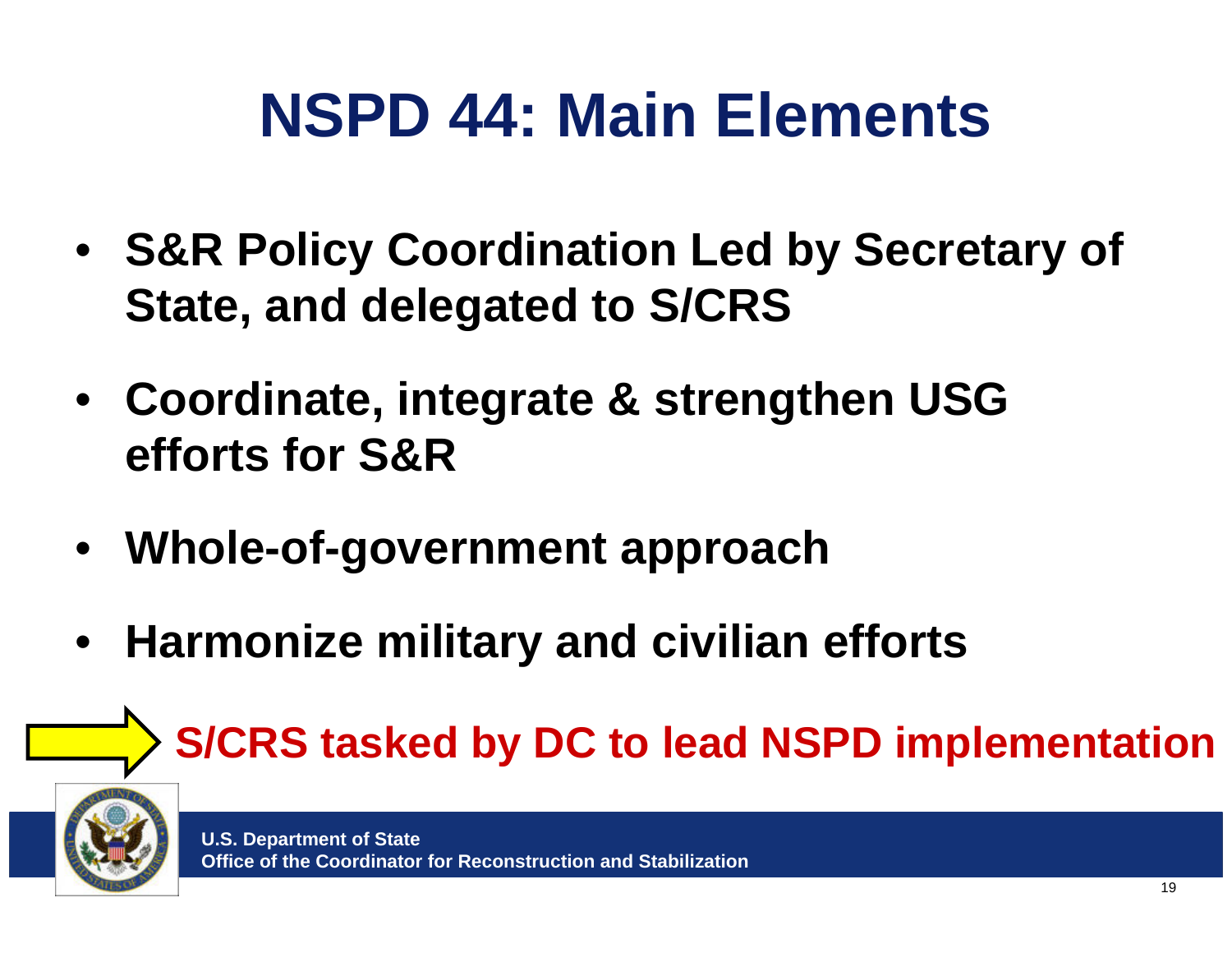## **Interagency Management System for R&S Planning, Policy, and Operations**

**Country Reconstruction & Stabilization Group (CRSG)**

• Washington-based, decision-making body

- Planning and Operations Staff
	- Co Chaired by: Regional A/S S/CRS Coordinator NSC Director

#### **Integration Planning Cell (IPC)**

- Integrates with relevant Geographic Combatant Command or with equivalent multinational headquarters
- Assists in harmonizing the civilian and military planning processes and operations
	- Consists of interagency planners, regional and sectoral experts

#### **Advance Civilian Team (ACT)**

• Interagency field management coordination team(s)

• Support Chief of Mission in the field to coordinate and execute plans



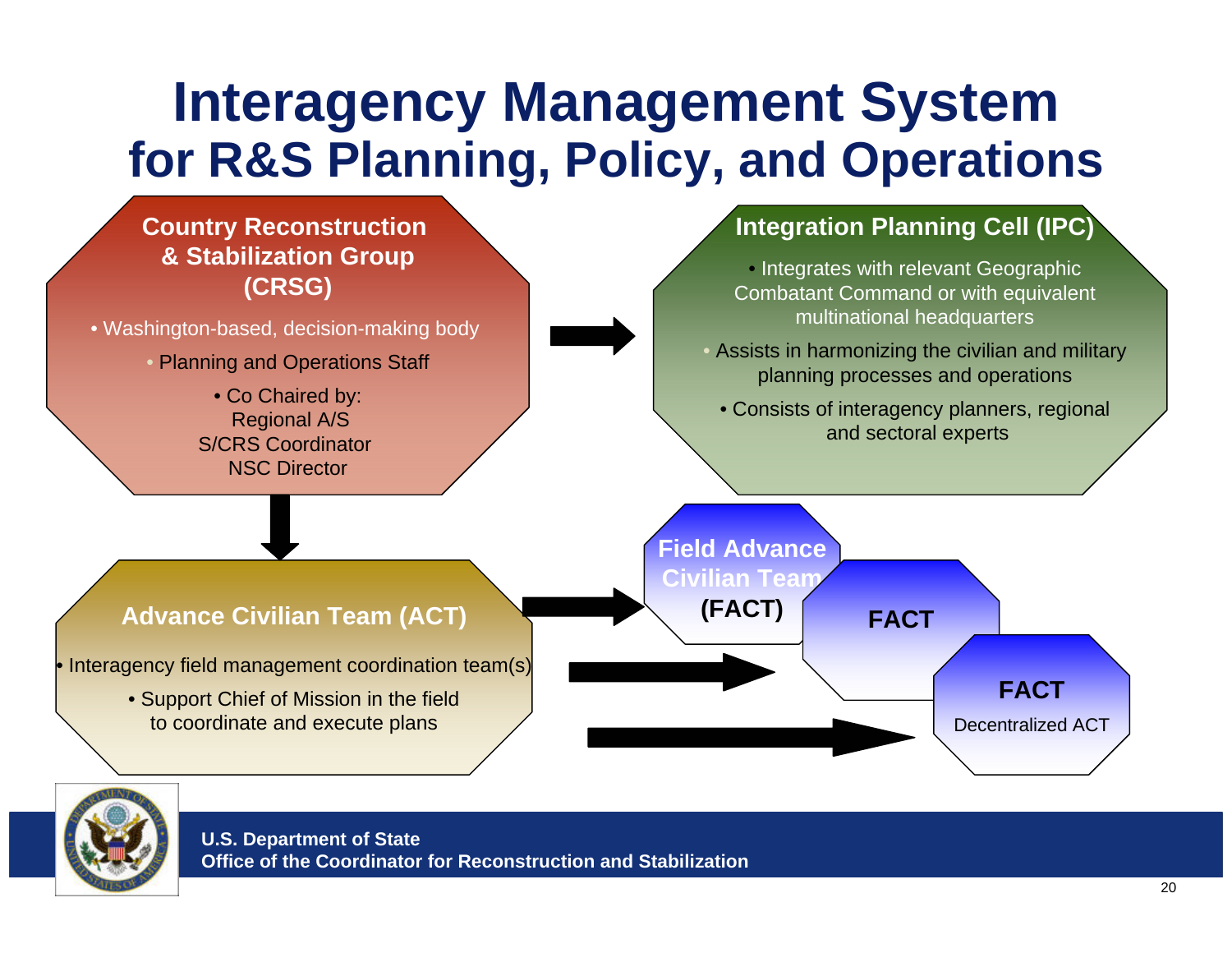### **A New System of Interagency Planning**

*CRSG Secretariat or S/CRS Led:*